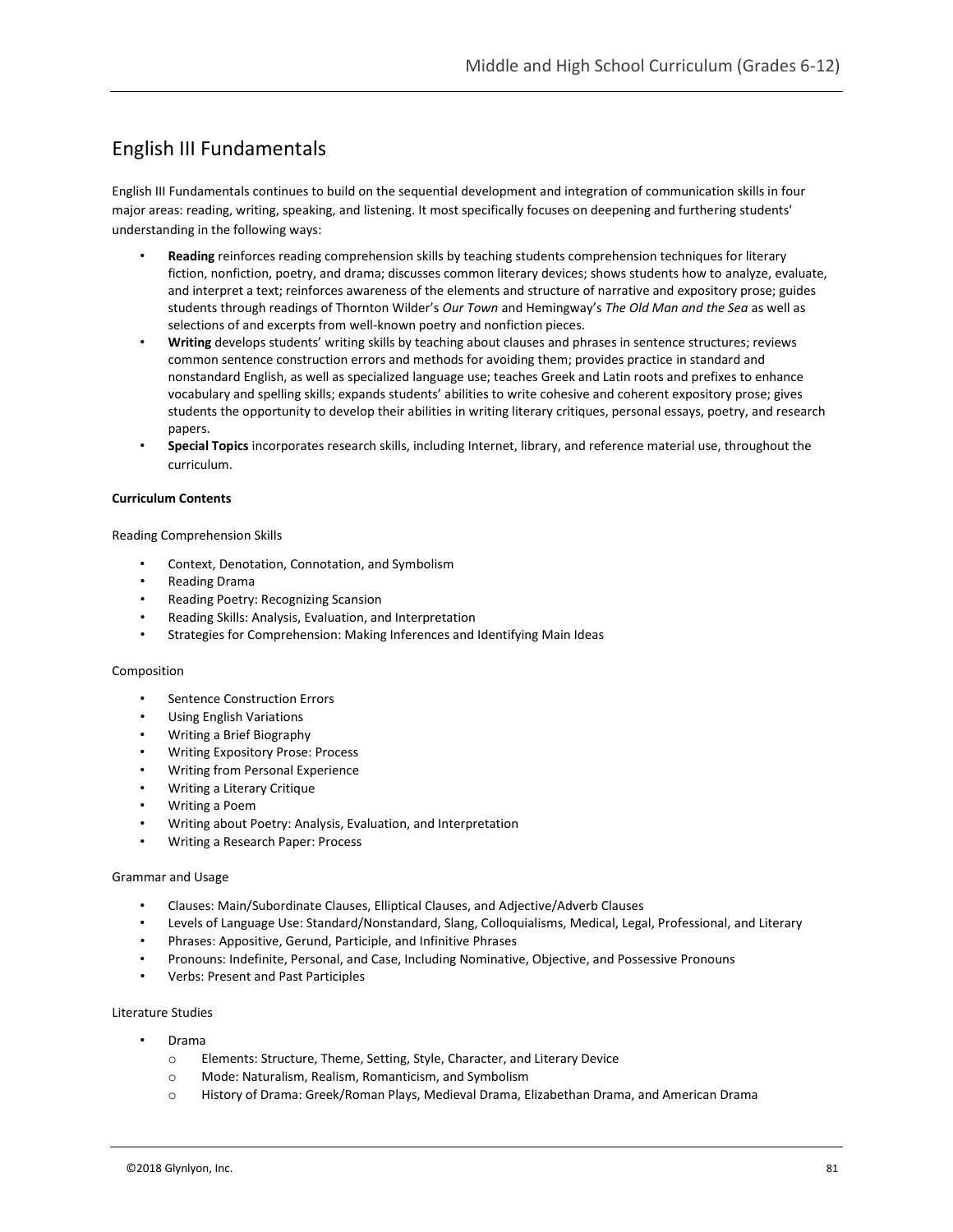- o Genre/Type: Medieval Drama, Elizabethan, and Modern (Subtypes)
- **Fiction** 
	- o Elements: Structure, Theme, Mood, Irony, Purpose, and Literary Device
	- o Mode: Naturalism, Realism, and Romanticism
	- o Genre/Type: Novels (Subtypes)
	- o History of Novels: American Novel
- **Nonfiction** 
	- o Elements: Structure and Literary Device
	- o History of Nonfiction: Classical to Modern
	- o Genre/Type: Exposition, Journal, Biography, Autobiography, Essays, Speeches, Criticism, Satire, Editorials, and Letters
- Poetry
	- o Elements: Structure, Meter, Rhyme, and Symbolism
	- o Literary Device: Sound Effects, Metrical Effects, and Figures of Speech
	- o Genre/Type

### Special Topics

- English Variations: Regional Dialects
- Research Skills: Internet, Library, and Reference Materials

### **Literature List**

Following are literary works students will encounter in English III.

Drama

- Wilder, Thornton.
- o *Our Town*

Fiction

- Hemingway, Ernest.
	- o *The Old Man and the Sea*

Nonfiction

- Addison, Joseph. o *The Spectator (excerpt)*
- Byrd, William.
	- o "A Progress to the Mines" (excerpt)
- de Crevecoeur, Jean. o *Letters from an American Farmer* (excerpt)
- Emerson, Ralph. o "Commodity" (excerpt)
	-
- Franklin, Benjamin. o
	- "The Ephemera"
- Henry, Patrick.
	- o "Give Me Liberty or Give Me Death"
- Irving, Washington.
	- o 'A History of New York" (excerpt)
- Jacobs, Harriet A.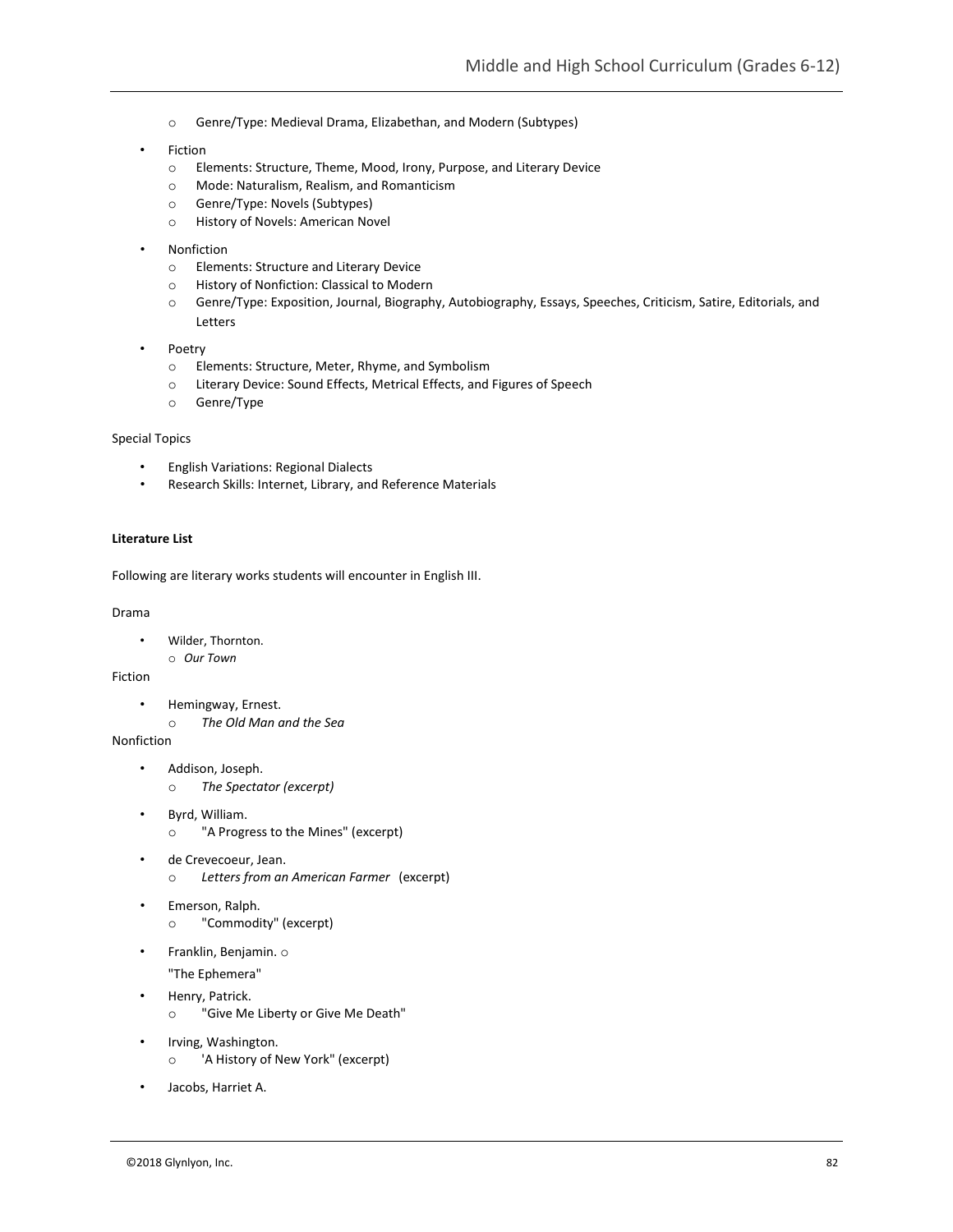- o *Incidents in the Life of a Slave Girl, Seven Years Concealed, Written by Herself (excerpt)*
- Jefferson, Thomas.
	- o "The Declaration of Independence" (excerpt)
	- o Letter to Thomas Paine
- Poe, Edgar.
	- o "Poetic Principle" (excerpt)
- Smith, John. o *A True Relation* (excerpt)
- Steele, Richard.
	- o *The Spectator (excerpt)*
- Poetry
	- Browning, Elizabeth Barrett.
		- o "Sonnet 43"
		- Dickinson, Emily.
			- o "The Snake"
			- o "Success is counted sweetest"
	- Frost, Robert.
		- o "Birches"
	- Lowell, James Russell.
		- o "Ode Recited at the Harvard Commemoration"
	- Poe, Edgar.
		- o "Annabel Lee"
	- Shakespeare, William.
		- o "A Lover and a Lass"
		- o "Sonnet 130"
	- Whitman, Walt.
		- o "Young Grimes"
	- Wilde, Oscar.
		- o "To My Wife—With a Copy of My Poems"

**Unit 1: The Uses and Varieties of English**

### **Assignments**

- 1. Course Overview 2. Nonstandard English: Ungrammatical Speech
- 3. Nonstandard English: Dialects
- 4. Nonstandard English: Slang and Jargon
- 5. Standard English
- 6. Project: Using Standard English
- 7. Quiz 1: Nonstandard and Standard English
- 8. Everyday English
- 9. Project: Using Colloquialisms
	- 10. Professional English
	- 11. Project: Analyzing a Magazine Article
- 12. Legal and Business English
- 13. Project: Working with Legal English
- 14. Literary English 15. Poetry
- 16. Quiz 2: Professional, Legal, and Literary English
- 17. Lexicography
- 18. Project: Using a Dictionary
- 19. Reading a Dictionary Entry
- 20. Project: Etymology
- 21. Quiz 3: Dictionary
- 22. Special Project\*
- 23. Test
- 24. Alternate Test\*
- 25. Glossary and Credits
-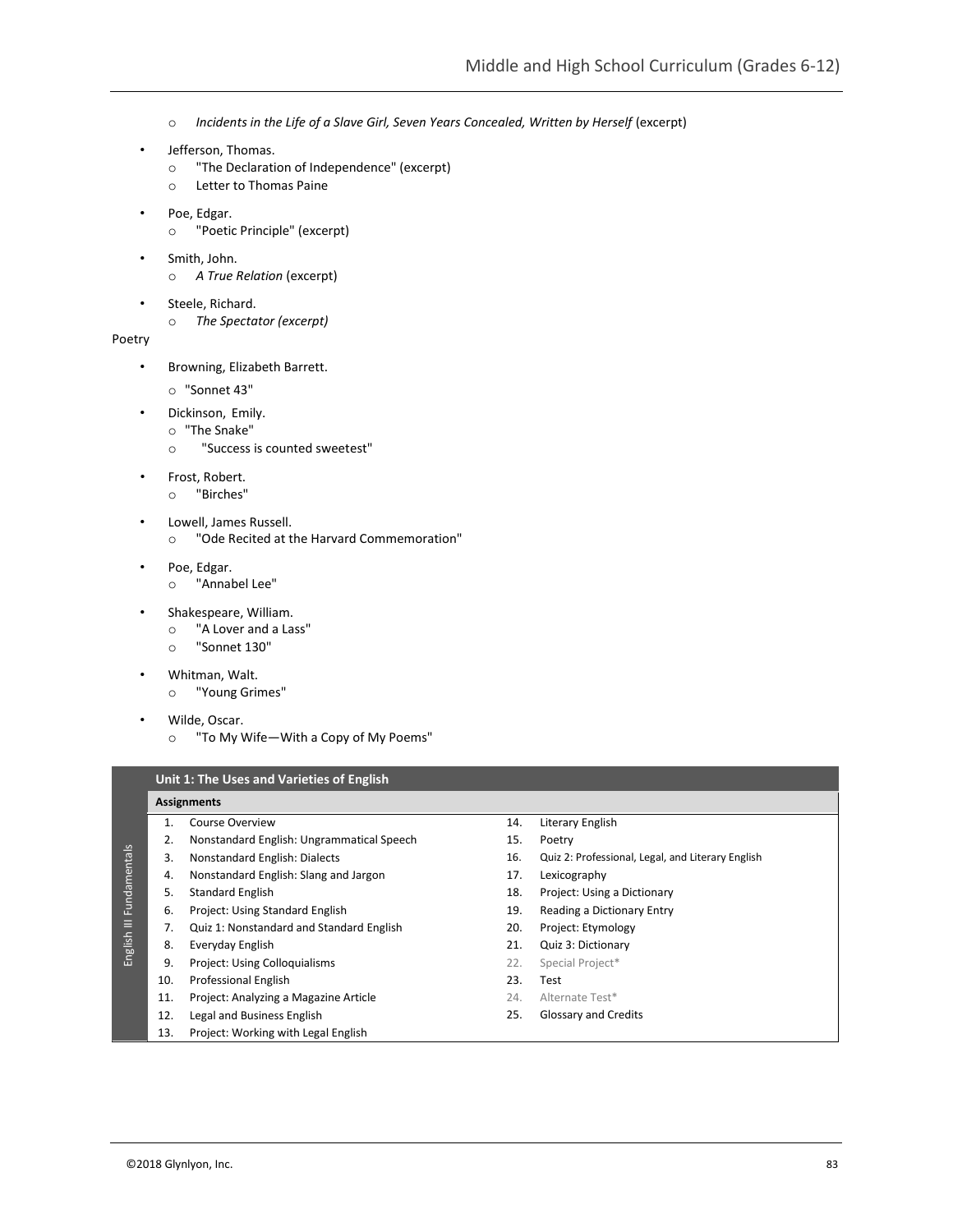|          | <b>Unit 2: Writing Effective Sentences</b> |                                       |     |                                               |  |
|----------|--------------------------------------------|---------------------------------------|-----|-----------------------------------------------|--|
|          |                                            | <b>Assignments</b>                    |     |                                               |  |
|          |                                            | Clauses                               | 12. | Project: Using Present and Past Participles   |  |
|          | 2.                                         | Noun and Adjective Clauses            | 13. | Verbals: Gerunds                              |  |
|          | 3.                                         | <b>Adverb Clauses</b>                 | 14. | Verbals: Infinitives                          |  |
|          |                                            | 4. Project: Using Subordinate Clauses | 15. | Appositives                                   |  |
| Ε        |                                            |                                       | 16. | Project: Writing with Verbals and Appositives |  |
| = ゠ ゠゠゠゠ | 6.                                         | Quiz 1: Using Subordinate Clauses     | 17. | Quiz 3: Using Verbals and Appositives         |  |
|          |                                            | <b>Relative Pronouns</b>              | 18. | Special Project*                              |  |
|          |                                            | 8. Project: Using Relative Pronouns*  | 19. | Test                                          |  |
|          | 9.                                         | <b>Subordinating Conjunctions</b>     | 20. | Alternate Test*                               |  |
|          | 10.                                        | Quiz 2: Using Subordinating Devices   | 21. | Glossary and Credits                          |  |
|          | 11.                                        | <b>Verbals: Participles</b>           |     |                                               |  |

| <b>Unit 3: Sentence Workshop</b> |
|----------------------------------|
|----------------------------------|

|         | <b>Assignments</b> |                                    |     |                                         |  |
|---------|--------------------|------------------------------------|-----|-----------------------------------------|--|
| He      |                    | Personal Pronouns: Nominative Case | 11. | Quiz 2: Pronoun Reference and Agreement |  |
|         | 2.                 | Personal Pronouns: Objective Case  | 12. | Improving Sentence Structure, Part 1    |  |
|         | 3.                 | Personal Pronouns: Possessive Case | 13. | Improving Sentence Structure, Part 2    |  |
|         | 4.                 | Project: Using Personal Pronouns   | 14. | Improving Sentence Structure, Part 3    |  |
|         |                    |                                    | 15. | Improving Sentence Structure, Part 4    |  |
| English |                    | 6. Quiz 1: Pronoun Classes         | 16. | Quiz 3: Sentence Structure              |  |
|         |                    | 7. Pronoun Reference, Part 1       | 17. | Special Project*                        |  |
|         | 8.                 | Pronoun Reference, Part 2          | 18. | Test                                    |  |
|         | 9.                 | Pronoun Agreement                  | 19. | Alternate Test*                         |  |
|         | 10.                | Project: Pronouns                  | 20. | Glossary and Credits                    |  |

**Unit 4: Why Study Reading?**

| <b>Assignments</b> |     |                                  |     |                                                 |
|--------------------|-----|----------------------------------|-----|-------------------------------------------------|
| $\frac{1}{2}$      |     | 1. Using Greek Prefixes          | 11. | Quiz 2: Finding Word Meanings and Pronunciation |
|                    |     | Latin Prefixes                   | 12. | Finding the Main Idea                           |
|                    | 3.  | <b>Greek Roots</b>               | 13. | Quiz 3: Finding the Main Idea                   |
|                    | 4.  | Project: Greek Roots             | 14. | Analyzing a Textbook                            |
|                    |     |                                  | 15. | Essay: Outline and Essay                        |
| English            | 6.  | Project: Latin Roots             | 16. | Quiz 4: Analyzing a Textbook                    |
|                    |     | Quiz 1: Using Prefixes and Roots | 17. | Special Project*                                |
|                    | 8.  | <b>Finding Word Meanings</b>     | 18. | Test                                            |
|                    | 9.  | Project: Using Context Clues     | 19. | Alternate Test*                                 |
|                    | 10. | <b>Marking Pronunciation</b>     | 20. | Glossary and Credits                            |

# **Unit 5: Poetry**

|               | <b>Assignments</b> |                                   |     |                                 |  |  |
|---------------|--------------------|-----------------------------------|-----|---------------------------------|--|--|
|               |                    | Measurement in Poetry             | 12. | Irony and Ambiguity             |  |  |
|               |                    | Essay: Response to Annabel Lee    | 13. | Essay: Prose Paraphrase         |  |  |
|               |                    | Meter and Metrical Sets           | 14. | Poetic Content                  |  |  |
|               |                    | Essay: Writing a Rhymed Verse     | 15. | <b>Essay: Describing Poetry</b> |  |  |
|               |                    |                                   | 16. | Imagery and Connotation         |  |  |
| $\sim$ $\sim$ |                    | 6. Musical Effects: Rhyme         | 17. | Essay: Writing a Poem           |  |  |
|               |                    | <b>Other Musical Effects</b>      | 18. | Quiz 2: Imagery and Connotation |  |  |
|               |                    | 8. Form in Poetry                 | 19. | Special Project*                |  |  |
|               | 9.                 | Essay: Narrative and Lyric Poetry | 20. | Test                            |  |  |
|               | 10.                | Project: Sonnet                   | 21. | Alternate Test*                 |  |  |
|               | 11.                | Quiz 1: Measurement and Form      | 22. | <b>Glossary and Credits</b>     |  |  |

 $50$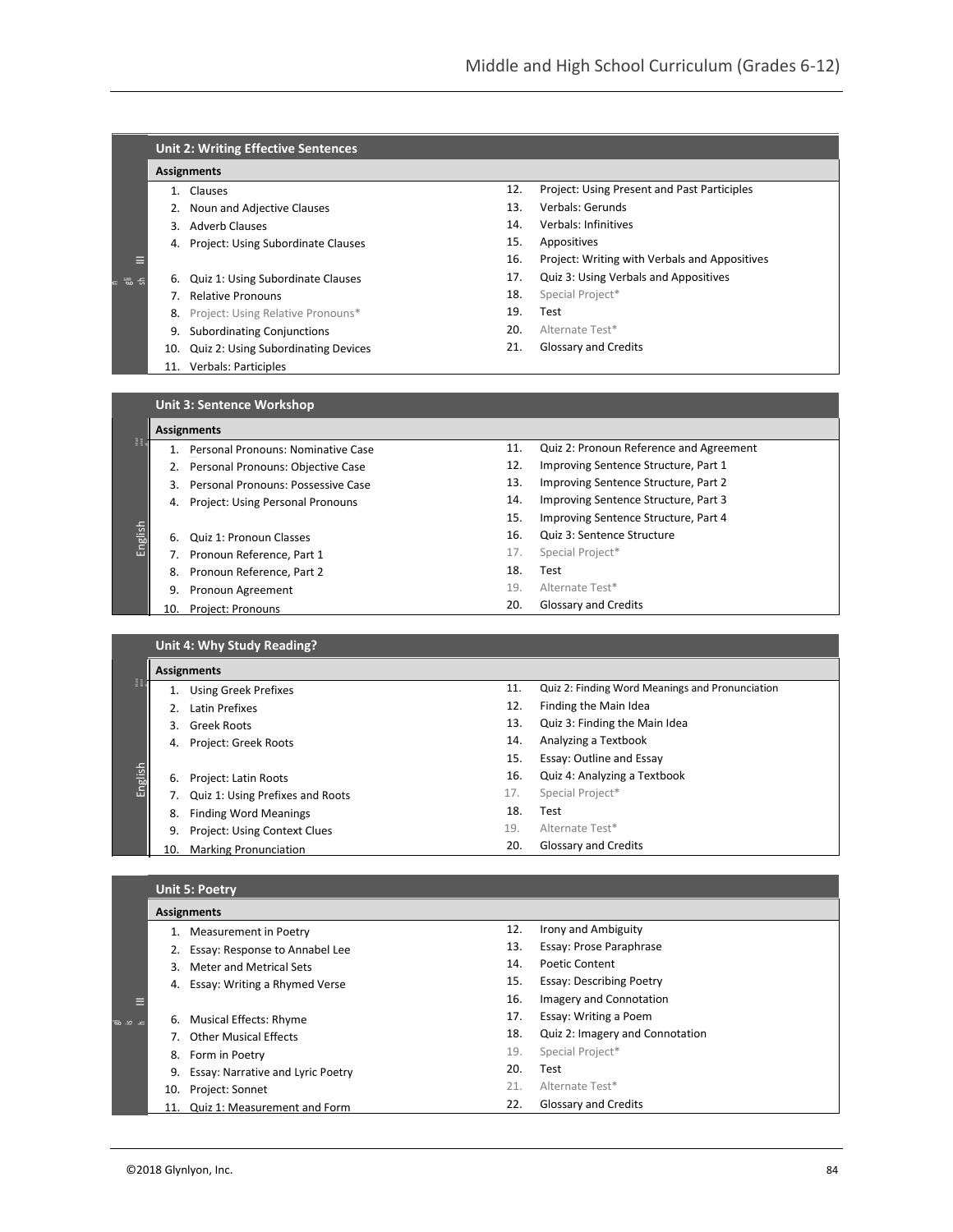## EnglishIII **Unit 6: Semester Review and Exam**

**Assignments**

- 1. Review
- 2. Exam
- 3. Alternate Exam Form A\*
- 4. Alternate Exam Form B\*

### **Unit 7: Nonfiction**

#### **Assignments**

- 1. Elements of Nonfiction
- 2. Project: Survey
- 3. Exposition
- 4. Description

 $\equiv$ 

IIIFunda

**IEI** 

is h

 $50$ 

 $\overline{p}$  $\sim$ h

- 5. Quiz 1: Elements and Forms of Nonfiction
- 7. Diaries, Journals, and Letters
- 8. Project: Journal\*
- 9. Biography and Autobiography
- 10. Magazine and Newspaper Articles
- 11. Project: Analyzing an Editorial
- 12. Quiz 2: Types of Nonfiction
- 13. Nonfiction Topics for Reading
- 14. Essay: Personal Experience
- 15. Other Nonfiction Topics for Reading
- 16. Nonfiction Composition
- 17. Project: Outline
- 18. Essay: Illustrative Composition
- 19. Essay: Analytical Paper\*
- 20. Essay: Persuasive Paper\*
- 21. Quiz 3: Reading and Writing Nonfiction
- 22. Special Project\*
- 23. Test
- 24. Alternate Test\*
- 25. Glossary and Credits

### **Unit 8: American Drama**

#### mentals **Assignments** 4. The Art of Drama

- 1. The Development of Drama
- 2. Drama in America
- 3. Quiz 1: The Development of Drama
- English 5. The Structure and Reading of a Play
	- 6. Quiz 2: The Art of Drama
	- 7. Wilder's OUR TOWN
	- 8. OUR TOWN: Act I
- 9. OUR TOWN: Act II
- 10. Essay: My Town
- 11. OUR TOWN: Act III
- 12. Quiz 3: Wilder's OUR TOWN
- 13. Special Project\*
- 14. Test
- 15. Alternate Test\*
- 16. Glossary and Credits

### **Unit 9: Studies in the American Novel**

### **Assignments**

- 1. The American Novel
- 2. Nineteenth Century Novel, Part 1
- 3. Nineteenth Century Novel, Part 2
- 4. Twentieth Century Novel
- 
- 6. Quiz 1: The American Novel
- 7. The Old Man and the Sea
- 8. Figurative Language in the Novel
- 9. Symbol and Metaphor in the Novel
- 10. Essay: Similarities Among Symbols\* 11. Quiz 2: The Old Man and the Sea
- 12. Defining the Critical Essay
- 13. Project: Interpretations
- 14. Writing the Critical Essay
- 15. Project: Interpretive Essay
- 16. Project: Universal Theme
- 17. Quiz 3: The Critical Essay
- 18. Special Project\*
- 19. Test
- 20. Alternate Test\*
- 21. Glossary and Credits